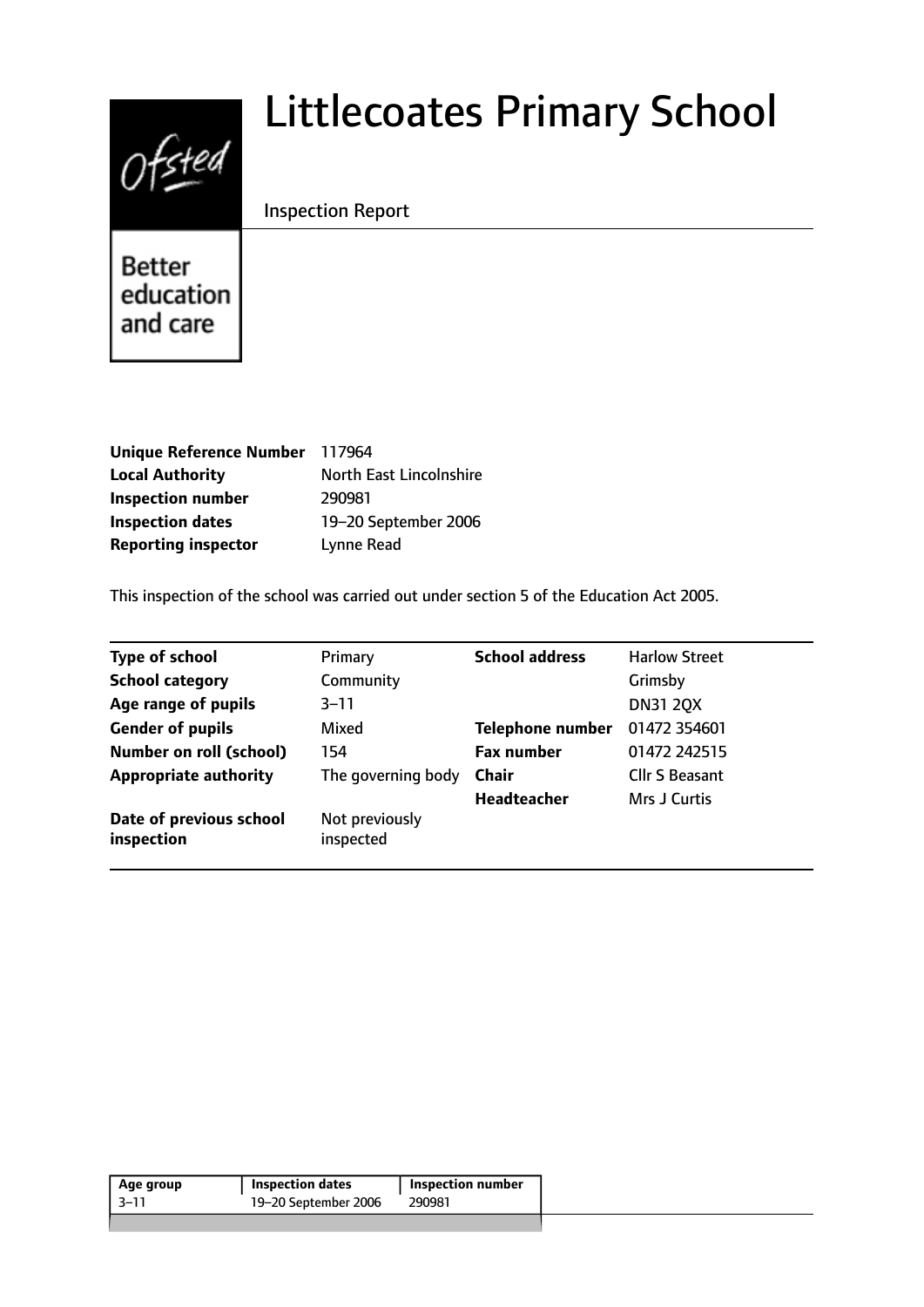© Crown copyright 2006

Website: www.ofsted.gov.uk

This document may be reproduced in whole or in part for non-commercial educational purposes, provided that the information quoted is reproduced without adaptation and the source and date of publication are stated.

Further copies of this report are obtainable from the school. Under the Education Act 2005, the school must provide a copy of this report free of charge to certain categories of people. A charge not exceeding the full cost of reproduction may be made for any other copies supplied.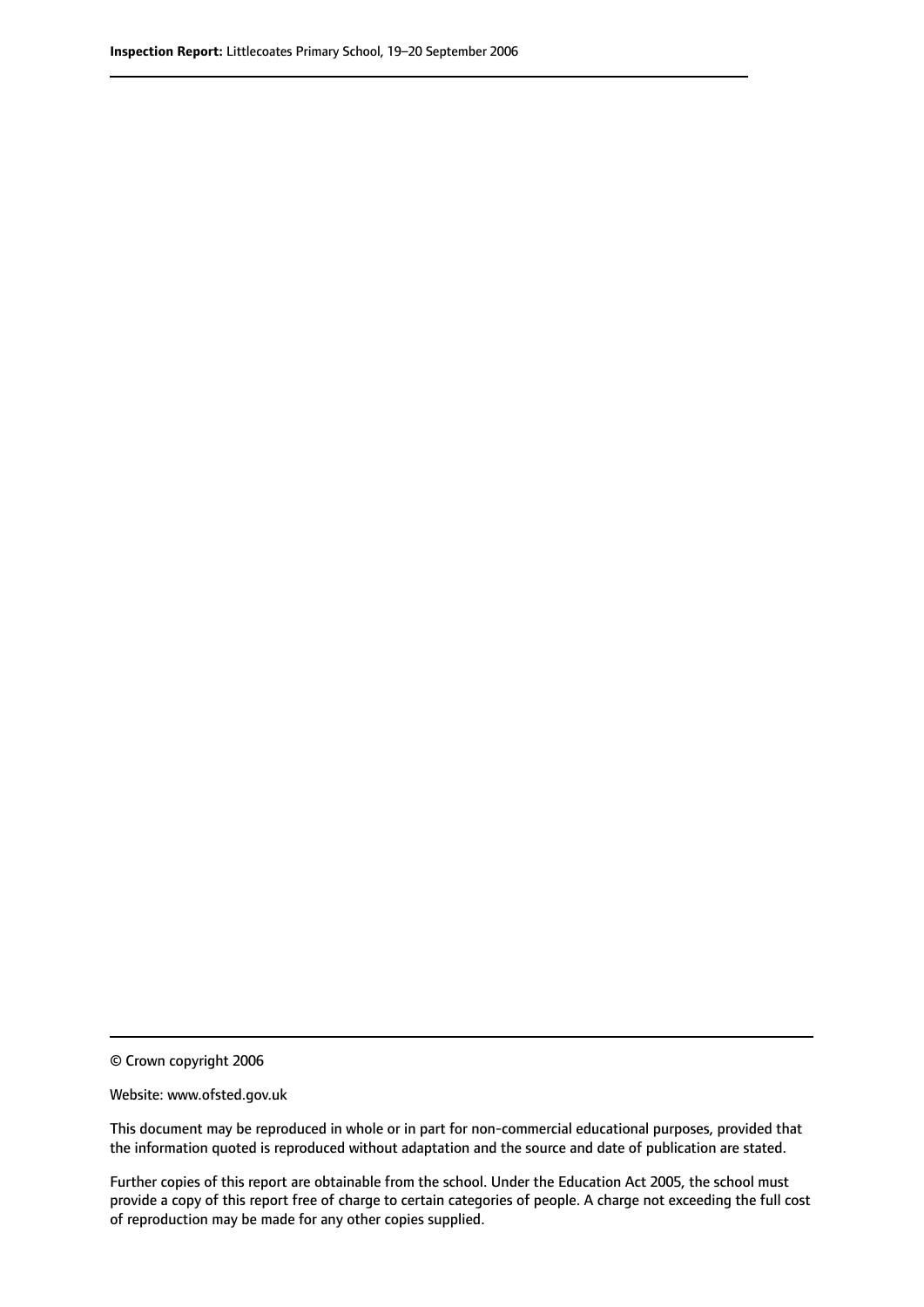# **Introduction**

The inspection was carried out by two Additional Inspectors.

# **Description of the school**

This smaller than average primary school serves an area of social deprivation in Grimsby and is included in the local 'Excellence Cluster' project. The proportion of pupils claiming free school meals is much higher than average and a significant proportion of pupils leave or enter the school part way through their education. When they enter the Nursery, children's development is below that usually seen. There is a higher proportion of pupils with learning difficulties and/or disabilities than in most schools. Almost all pupils come from White British backgrounds. The school has been through a period of instability and staffing changes due to it being under threat of closure. This issue has now been resolved. The new headteacher had been in post for two weeks at the time of the inspection.

# **Key for inspection grades**

| Grade 1 | Outstanding  |
|---------|--------------|
| Grade 2 | Good         |
| Grade 3 | Satisfactory |
| Grade 4 | Inadequate   |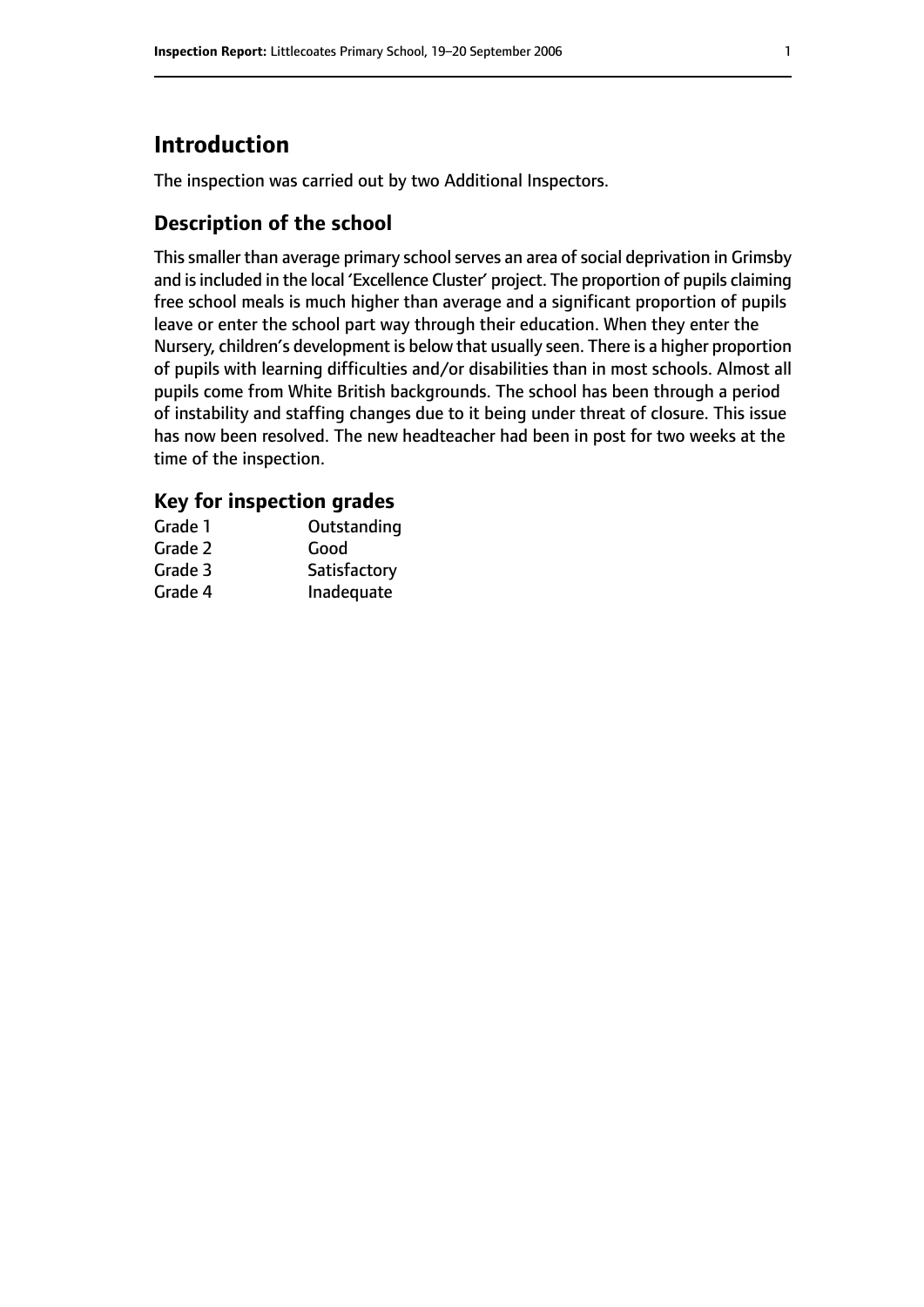# **Overall effectiveness of the school**

#### **Grade: 3**

Littlecoates Primary judges itself as a satisfactory school. Inspectors agree and have identified some good features. Value for money is satisfactory. Children enter the school with levels of skill that are lower than usually seen and have a sound start to their education in the Foundation Stage (Nursery and Reception classes). Standards are broadly average. In July 2006, pupils left Year 6 with results which are similar to those seen in most schools at the average Level 4 but with few pupils attaining the higher Level 5 in mathematics and science. Achievement is satisfactory, but could be better for some pupils capable of higher attainment. Pupils who have learning difficulties and/or disabilities do well. Many attain nationally expected standards by the time they leave.

Personal development, including behaviour, is good and a strength of the school. Pupils make a good contribution to the school community by taking on a range of jobs. For example, older pupils support younger ones at the playground. Such experience of responsibility prepares pupils well for life in the wider world.

Teaching is satisfactory overall. There are good, trusting relationships in class so pupils are well motivated and enjoy their learning. Pupils with behavioural or learning difficulties are very well supported and make good progress. However, lessons do not consistently challenge all of the more able pupils.

The curriculum is satisfactory and is enhanced by varied opportunities for pupils to visit places and enjoy out-of-school clubs, thus broadening their horizons. Lessons include a good emphasis on personal and health education and, as a result, pupils are able to make informed choices about their lifestyles. Good links with outside agencies contribute a great deal to pupils' learning and well-being. Parents express good level of confidence in the school.

Leadership and management are satisfactory. Managers, staff and governors pay good attention to safeguarding pupils. They are strongly committed to ensuring that all pupils have full access to all that the school offers. They go to great lengths to involve families and specialists in overcoming issues that might interfere with pupils' academic or personal development. Systems of self- evaluation are sound but improvement plans are being reviewed because they lack precise direction. Good management in English provides a thorough check on provision. Attainment in this subject is carefully tracked and targets are set for each pupil to help them learn; this has led to rising standards. Similar systems are not in place for mathematics and science.

Overall, improvement since the previous inspection is satisfactory. Because of proposed closure plans, several experienced teachers and a significant proportion of pupils left the school. Subsequently, achievement declined. The school is now secure, has a refreshed feel and is moving forward. Work done by the deputy headteacher has led to recent, good improvements. The new headteacher is clearly committed to raising standards and is reviewing policies and practice to this end. There is good morale among staff and a sound capacity for the school to improve further.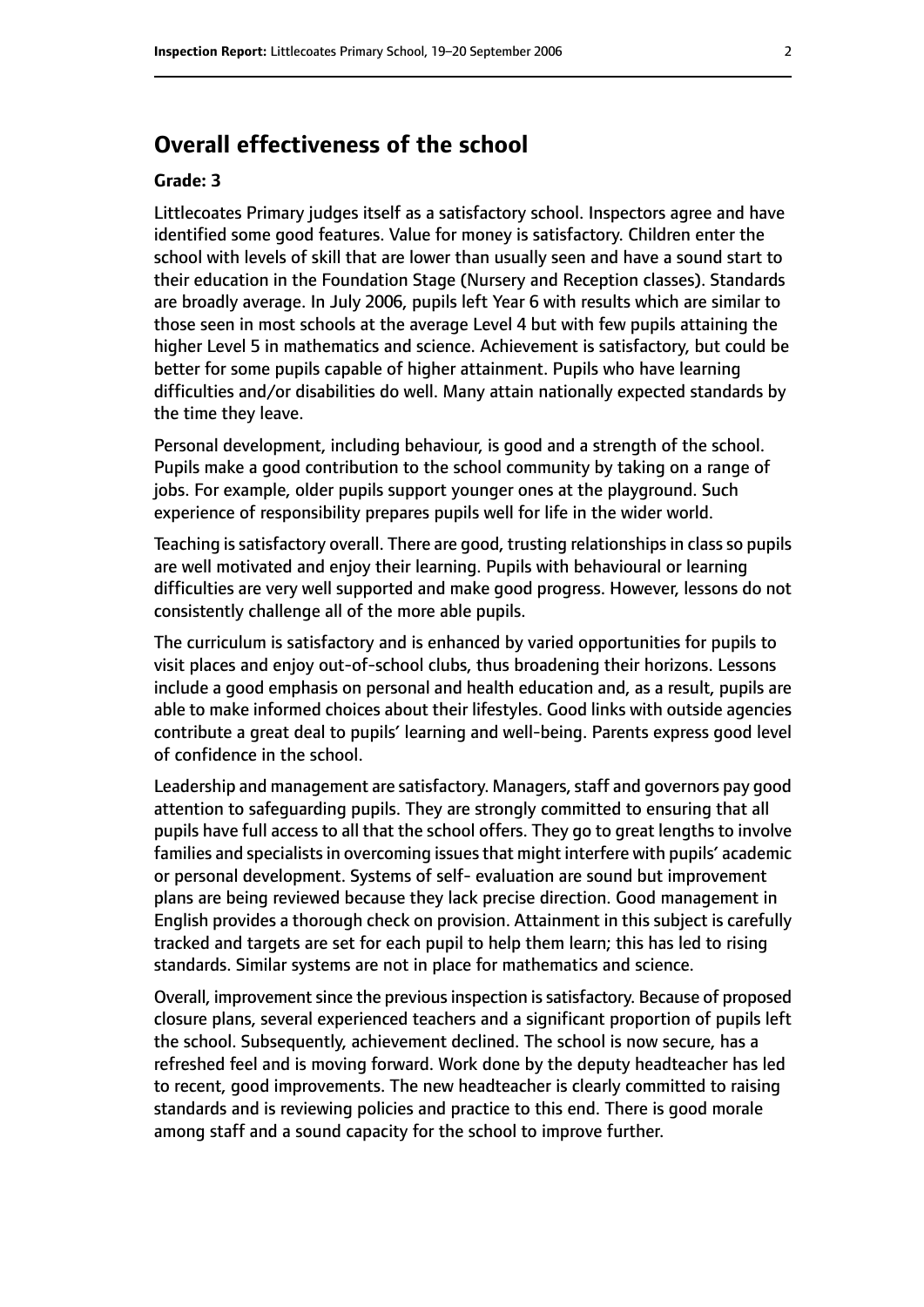#### **What the school should do to improve further**

- Ensure that all lessons provide sufficient challenge for the higher attaining pupils.
- Develop the systems for tracking and setting targets for individual pupils in mathematics and science.
- Improve the systems for checking on provision and attainment of pupils in mathematics and science.

# **Achievement and standards**

#### **Grade: 3**

Achievement is satisfactory. Children's prior learning and experiences are lower than usually seen when they enter the Nursery, especially in language skills. They make satisfactory progress. By the end of the Reception year, attainment remains below expectations overall for this age group but there are some good gains in personal and social development.

In the 2005 tests for Year 6, pupils' standards were just below the national average and achievement was satisfactory. School data shows that in 2006 standards improved with a larger percentage of pupils attaining the expected Level 4, although fewer than in most schools attained the higher Level 5, especially in mathematics and science. In the 2006 assessments for the Year 2 pupils, attainment was lower than usual for the school. This was due to a teaching issue which has been resolved. The school is working hard to ensure that these pupils make up for any gaps in their learning.

Currently pupils' progress is satisfactory overall but there are some differences between subjects. For example, progress in reading and writing is often good, following a successful plan of action in the subject. Pupils with learning or emotional difficulties and/or disabilities and those who come from a low starting point progress well. This is because special teaching and support programmes are designed to meet their needs and boost their attainment. Some more able pupils, however, are not always fully challenged and as a result do not always do as well as they could. In the 2005 national tests boys out performed girls. Inspection evidence supports the school's view that this is not the usual pattern. In lessons, boys and girls are equally engaged and making similar progress.

# **Personal development and well-being**

#### **Grade: 2**

The pupils' personal development is good. Pupils are friendly, polite and well behaved. They have good attitudes in the classroom and show genuine enjoyment in their work. Attendance rates are above average. Pupils clearly know right from wrong and say they feel safe and secure. Pupils who feel anxious take advantage of 'time out' and support from the learning mentor to help them regain calmness and confidence. Pupils know how to follow a healthy lifestyle and there is evidence that they do so. For example, they eagerly seek the school council's rewards for a 'healthy lunch box'.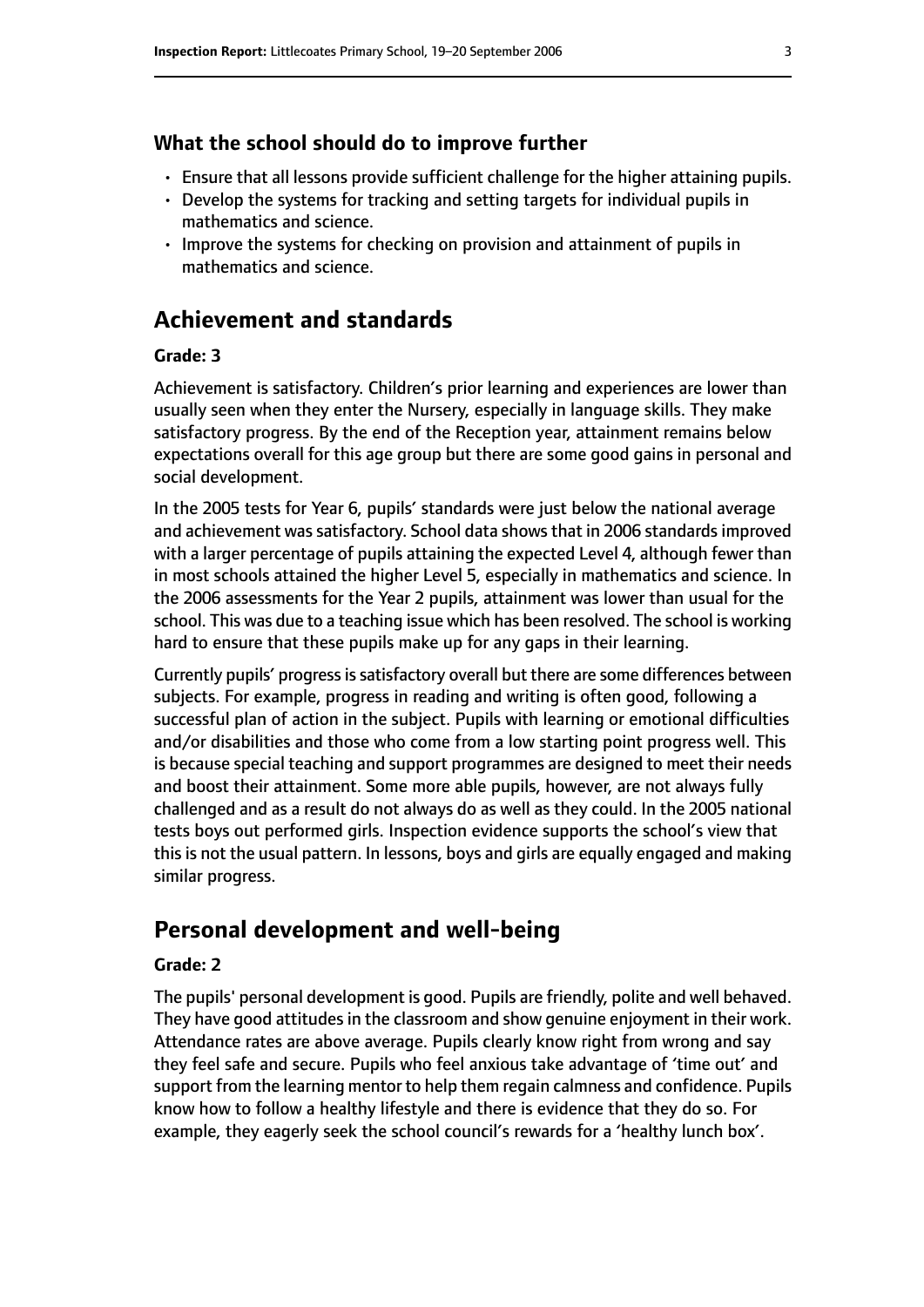Pupils' spiritual, moral, social and cultural development is good. They speak knowledgeably about faiths and cultures that are different from their own and are sympathetic to the needs of others. For example, they engage in fundraising for local charities. Through meetings with elected members of the school council, pupils develop an awareness of democracy and make their views known. As a result, pupils now have the type of games they prefer at playtime.

# **Quality of provision**

#### **Teaching and learning**

#### **Grade: 3**

The quality of teaching and learning is satisfactory. Teaching in the Foundation Stage provides focused adult-led sessions where children often progress well. However, it is not always clear what the teacher intends the children should learn through their 'choice' activities. Sometimes their play does not have enough purpose. The school is currently reviewing practice in order to improve matters. In Years 1 to 6, some lessons move at a fast pace, promoting good progress. In others, the teacher spends too long talking to pupils, thereby reducing the time for independent work. Well informed teaching assistants provide good support in class.

Where teachers' assessments indicate that pupils are not reaching the standards expected, special programmes are introduced. This has resulted in far more pupils reaching average levels in the Year 6 tests. However, the activities planned for the more able pupils are not always challenging enough or they waste time completing work not hard enough for them before moving on to the more difficult tasks.

#### **Curriculum and other activities**

#### **Grade: 3**

The curriculum issatisfactory and there is good enrichment for pupils' learning. Planning has been reviewed to ensure that lessons provide more breadth and depth and to take better account of how pupils of different ability or disposition learn. This means pupils enjoy lessons but the provision for gifted or talented pupils is not fully developed. The new planning also links subjects together so pupils can practise the skills they learn in one subject in other subjects. It has not had time, as yet, to make an impact on learning but inspectors saw some interesting lessons. For example, one history lesson included work on geography, speaking and listening, writing and mathematics, thus promoting good progress in a range of different skills.

A wide range of after school activities is very popular with the pupils; they especially enjoy the computer club. A good range of visits and visitors to school extends learning beyond the classroom and provides added interest. Good attention is given to personal development, including sex and relationships education and drug awareness.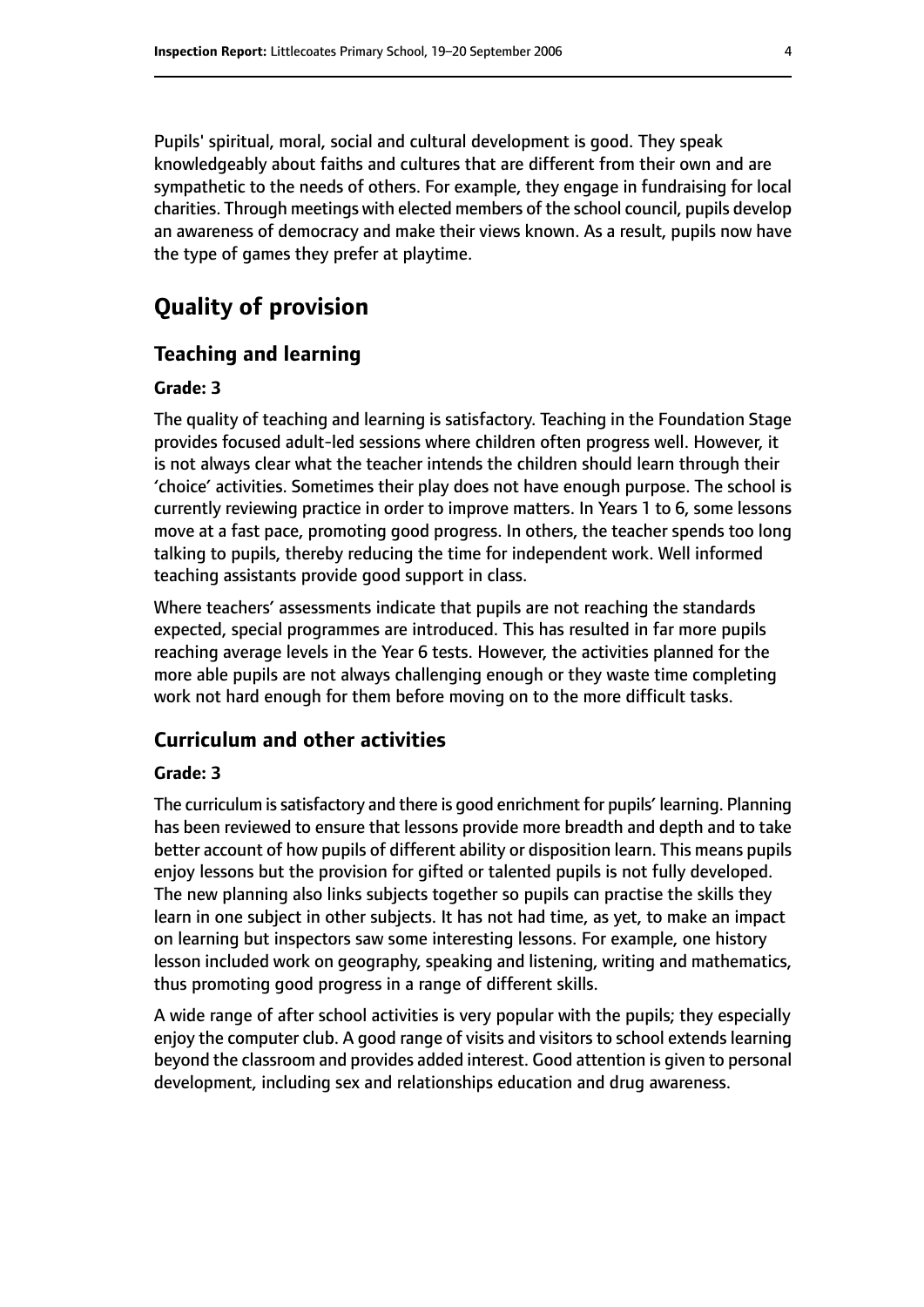#### **Care, guidance and support**

#### **Grade: 3**

Care, guidance and support are satisfactory overall with strengths in the personal care and support for pupils. Staff go to great lengths to ensure pupils' safety and well-being and to eliminate factors that get in the way of learning. The learning mentor is a central figure in this work which involves extensive links with outside agencies and home visits. Staff know pupils very well; they are proactive and tackle small behavioural issues before they turn into problems. Where there is a need for exclusion, the school works well with families and other education providers to reintegrate pupils as quickly as possible.

Pupils receive feedback in lessons and through marking which provides helpful advice on how to make their work better. They have useful targets for learning in English which they know and understand and which are helping them to improve. This good system is not extended to mathematics and science.

### **Leadership and management**

#### **Grade: 3**

Leadership and management are satisfactory and promote good personal development and rising standards. Management reports provide a useful overview of the school's strengths and where there is a need for improvement. However, the school's action plan does not give clear guidance on how to achieve the improvements required, and within the timescale. The new headteacher is aware of the issue and is developing a better format.

Systems for checking teaching and learning in English are good. Monitoring procedures for mathematics and science are not sufficiently developed or focused on the achievement of the more able. The governors are very supportive and have a sound overview of standards. Many are new to the post and are keen to develop their role, especially in asking searching questions and gathering information for themselves. Governance is satisfactory and all statutory requirements are met.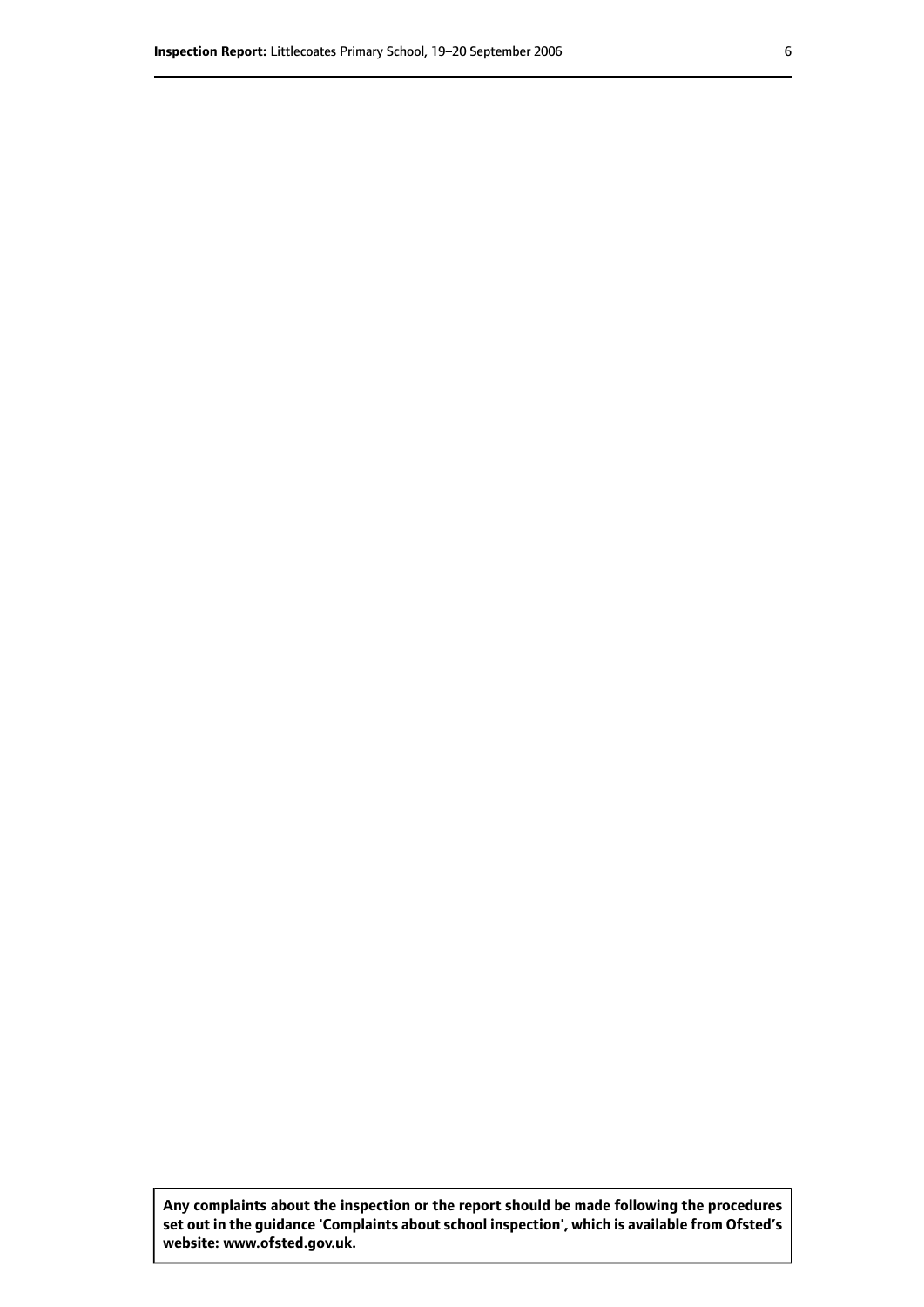# **Inspection judgements**

| Key to judgements: grade 1 is outstanding, grade 2 good, grade 3 satisfactory, and grade 4 | School  |
|--------------------------------------------------------------------------------------------|---------|
| inadeauate                                                                                 | Overall |

# **Overall effectiveness**

| How effective, efficient and inclusive is the provision of education, integrated<br>care and any extended services in meeting the needs of learners? |     |
|------------------------------------------------------------------------------------------------------------------------------------------------------|-----|
| How well does the school work in partnership with others to promote learners'<br>well-being?                                                         |     |
| The quality and standards in the Foundation Stage                                                                                                    |     |
| The effectiveness of the school's self-evaluation                                                                                                    |     |
| The capacity to make any necessary improvements                                                                                                      |     |
| Effective steps have been taken to promote improvement since the last<br>inspection                                                                  | Yes |

# **Achievement and standards**

| How well do learners achieve?                                                                               |  |
|-------------------------------------------------------------------------------------------------------------|--|
| The standards <sup>1</sup> reached by learners                                                              |  |
| How well learners make progress, taking account of any significant variations between<br>groups of learners |  |
| How well learners with learning difficulties and disabilities make progress                                 |  |

# **Personal development and well-being**

| How good is the overall personal development and well-being of the<br>learners?                                  |  |
|------------------------------------------------------------------------------------------------------------------|--|
| The extent of learners' spiritual, moral, social and cultural development                                        |  |
| The behaviour of learners                                                                                        |  |
| The attendance of learners                                                                                       |  |
| How well learners enjoy their education                                                                          |  |
| The extent to which learners adopt safe practices                                                                |  |
| The extent to which learners adopt healthy lifestyles                                                            |  |
| The extent to which learners make a positive contribution to the community                                       |  |
| How well learners develop workplace and other skills that will contribute to<br>their future economic well-being |  |

# **The quality of provision**

| $\Box$ How effective are teaching and learning in meeting the full range of the $\Box$<br>  learners' needs?        |  |
|---------------------------------------------------------------------------------------------------------------------|--|
| $\mid$ How well do the curriculum and other activities meet the range of needs<br>$\mid$ and interests of learners? |  |
| How well are learners cared for, guided and supported?                                                              |  |

 $^1$  Grade 1 - Exceptionally and consistently high; Grade 2 - Generally above average with none significantly below average; Grade 3 - Broadly average to below average; Grade 4 - Exceptionally low.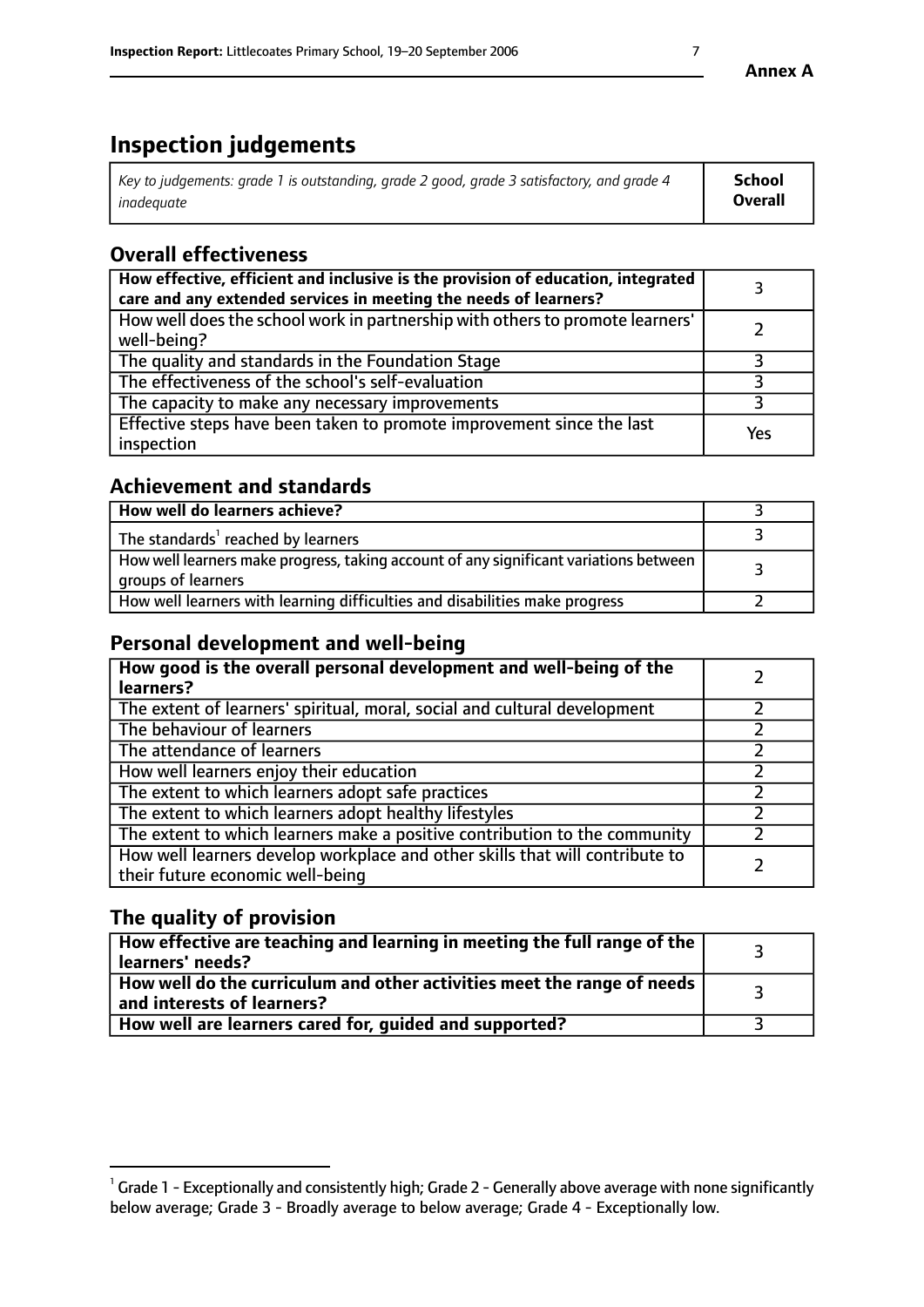# **Leadership and management**

| How effective are leadership and management in raising achievement<br>and supporting all learners?                                              |           |
|-------------------------------------------------------------------------------------------------------------------------------------------------|-----------|
| How effectively leaders and managers at all levels set clear direction leading<br>to improvement and promote high quality of care and education |           |
| How effectively performance is monitored, evaluated and improved to meet<br>challenging targets                                                 | 3         |
| How well equality of opportunity is promoted and discrimination tackled so<br>that all learners achieve as well as they can                     |           |
| How effectively and efficiently resources, including staff, are deployed to<br>achieve value for money                                          | 3         |
| The extent to which governors and other supervisory boards discharge their<br>responsibilities                                                  | 3         |
| Do procedures for safequarding learners meet current government<br>requirements?                                                                | Yes       |
| Does this school require special measures?                                                                                                      | No        |
| Does this school require a notice to improve?                                                                                                   | <b>No</b> |